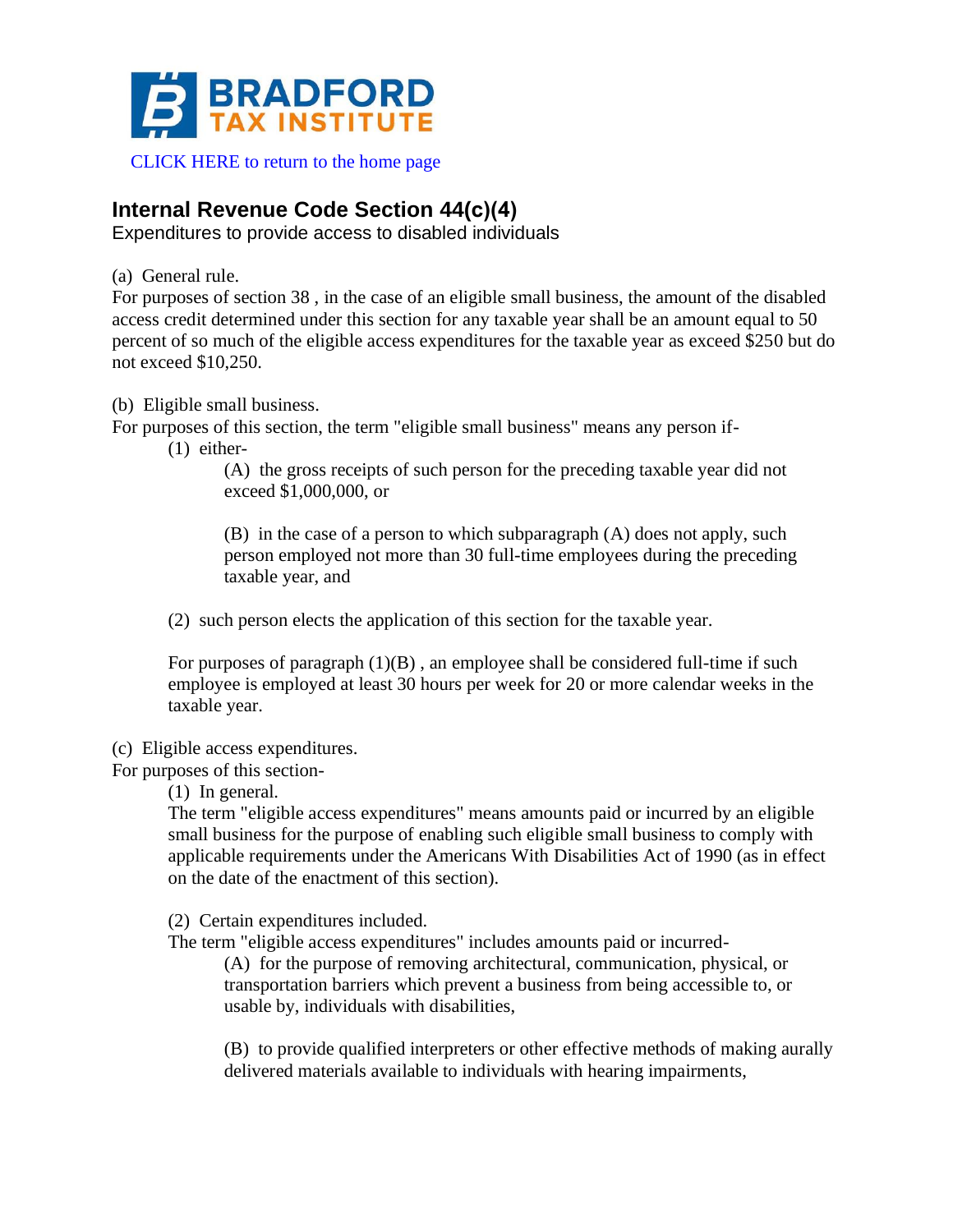(C) to provide qualified readers, taped texts, and other effective methods of making visually delivered materials available to individuals with visual impairments,

(D) to acquire or modify equipment or devices for individuals with disabilities, or

(E) to provide other similar services, modifications, materials, or equipment.

(3) Expenditures must be reasonable.

Amounts paid or incurred for the purposes described in paragraph (2) shall include only expenditures which are reasonable and shall not include expenditures which are unnecessary to accomplish such purposes.

## (4) Expenses in connection with new construction are not eligible.

The term "eligible access expenditures" shall not include amounts described in paragraph (2)(A) which are paid or incurred in connection with any facility first placed in service after the date of the enactment of this section.

(5) Expenditures must meet standards.

The term "eligible access expenditures" shall not include any amount unless the taxpayer establishes, to the satisfaction of the Secretary, that the resulting removal of any barrier (or the provision of any services, modifications, materials, or equipment) meets the standards promulgated by the Secretary with the concurrence of the Architectural and Transportation Barriers Compliance Board and set forth in regulations prescribed by the Secretary.

(d) Definition of disability; special rules.

For purposes of this section-

(1) Disability.

.

The term "disability" has the same meaning as when used in the Americans With Disabilities Act of 1990 (as in effect on the date of the enactment of this section).

(2) Controlled groups.

(A) In general. All members of the same controlled group of corporations (within the meaning of section  $52(a)$ ) and all persons under common control (within the meaning of section 52(b) ) shall be treated as 1 person for purposes of this section

(B) Dollar limitation. The Secretary shall apportion the dollar limitation under subsection (a) among the members of any group described in subparagraph (A) in such manner as the Secretary shall by regulations prescribe.

(3) Partnerships and S corporations.

In the case of a partnership, the limitation under subsection (a) shall apply with respect to the partnership and each partner. A similar rule shall apply in the case of an S corporation and its shareholders.

(4) Short years.